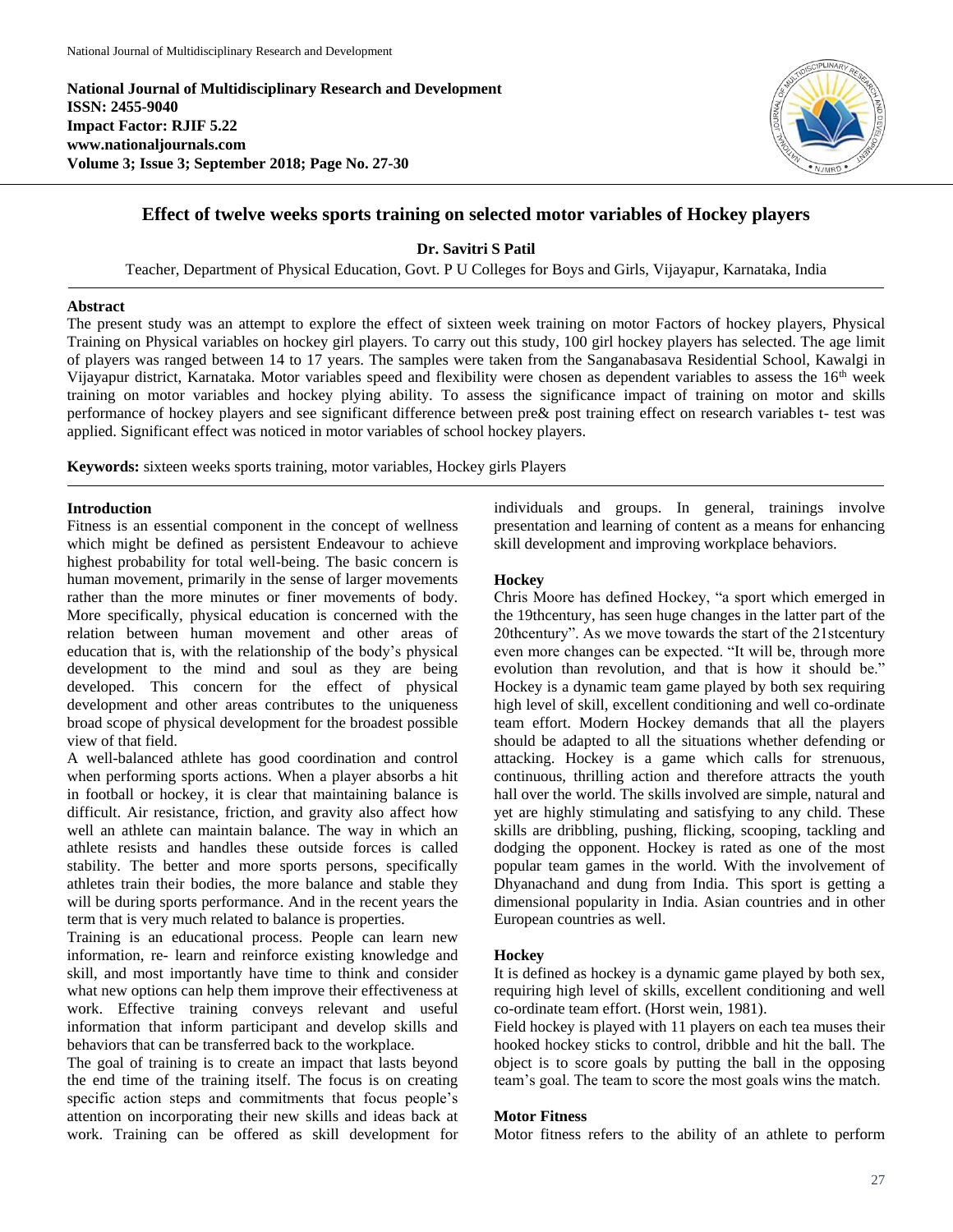successfully at their sports. The components of motor fitness are speed, flexibility, agility, and co-ordination.

The neuromuscular components of fitness, which enable a person to perform successfully at a particular motor skill, game or activity. Specific motor fitness components include agility, coordination, speed and flexibility. Motor fitness is sometimes referred to as skill-related fitness.

### **Speed**

In kinematics speed of an object is the magnitude of its velocity (the rate of change of its position) it is thus scalar quantity. The average speed of an object in interval of time is the distance travelled by the object divided by the duration of the interval the instantaneous speed is the limit of the average speed as to the duration of the time interval approaches zero.

### **Flexibility**

Uppal (2001) Flexibility is defined as the ability to perform movement with greater

Range of motion or large amplitude

### **Hypotheses**

- 1. There would be a significant difference in speed variable between control and experimental groups.
- 2. There would be a positive effect of 12 weeks training on flexibility variable between control and experimental groups.
- 3. The experimental training leads to increase in the agility

component comparing to the control group.

- 4. There would be significant difference in the dependent variables of control and experimental groups.
- 5. There would be no significant difference between the motor variables of the control group at both pre and posttest.

### **Delimitations**

- 1. The study is delimited to the hockey players only.
- 2. The study is delimited to girl's hockey players.
- 3. The sample age range is restricted to age group of 14 to 17years.
- 4. The Secondary school hockey players were chosen as samples for this study.
- 5. The sample is delimited to 50 girl hockey players.
- 6. The study is delimited to Motor variables such as. Speed, flexibility etc.

# **Limitations**

- 1. So equipment for measuring the performance would be considered has limitation for the study.
- 2. The food habit of the samples is limited to the research.
- 3. The involvement in physical activities is limitation of research.
- 4. There was no motivation techniques used during the training.
- 5. The health issues of the girl students during the training were limited to the research.

**Table 1:** Showing the Mean, SD and t-value of 50 meters Dash speed of control group collected at Pre-Post condition during the study

| <b>Speed Variables</b> | Mean   | <b>SD</b> | t-value | Df | p-value | <b>Remark</b> |
|------------------------|--------|-----------|---------|----|---------|---------------|
| Pre test               | 6.8000 | 0.39791   | 1.459   | 24 | 0.065   |               |
| Post test              | 6.8880 | 0.42360   |         |    |         |               |

# **The level of significant is 0.05**

In the table we see that the Mean, SD and 't' value score of control group with respective speed variable for pre-and posttest condition is 6.80 and 6.88 respectively and calculated' value is 1.459, as it is lesser than table value 0.05 level of significant, Hence the formulated hypothesis there would be no significant difference between speed variable of the control group at both pre and posttest and thus the hypotheses was rejected, and alternative hypothesis that null hypothesis is accepted.



Fig 1: The fig showing the mean, SD and't' value of Speed Variables of control group

The above table and fig clearly express that the interval session did not influence and not effected on speed variables of the control group, when it was tested at pre-post-test. It is assumed that because the control group was not made to expose to any kind of training at pre and post-test; hence twelve week training gap given to control group also does not make any significant influence on their speed factors. The constant and similar life style condition and environment and sample nature has maintained previous status in their motor qualities.

**Table 2:** Mean, SD and t-value of 50Mtr Dash to test Speed of Experimental group to pre-test and post-test of secondary school students of Vijayapur

| <b>Speed Variables   Mean</b>    |  | <b>SD</b>      |  |  |                                                         | $\vert$ t-value $\vert$ D f $\vert$ p-value $\vert$ Remark $\vert$ |  |
|----------------------------------|--|----------------|--|--|---------------------------------------------------------|--------------------------------------------------------------------|--|
| Pre test                         |  |                |  |  | $\frac{17.5280}{20.640}$ 20.640   24   0.000 $^{\circ}$ |                                                                    |  |
| Post test                        |  | 7.2440 0.18726 |  |  |                                                         |                                                                    |  |
| The level of significant is 0.05 |  |                |  |  |                                                         |                                                                    |  |

The level of significant is 0.05

Shows that the Experimental group's mean performance value of speed of pretest is 7.5280 and the post test is 7.2440 the post-test speed performance is less than pre and posttest speed performance and also the t value is 20.640,which is more than the table value. Hence it indicates that there is a significant development of speed. Thus the hypothesis is accepted.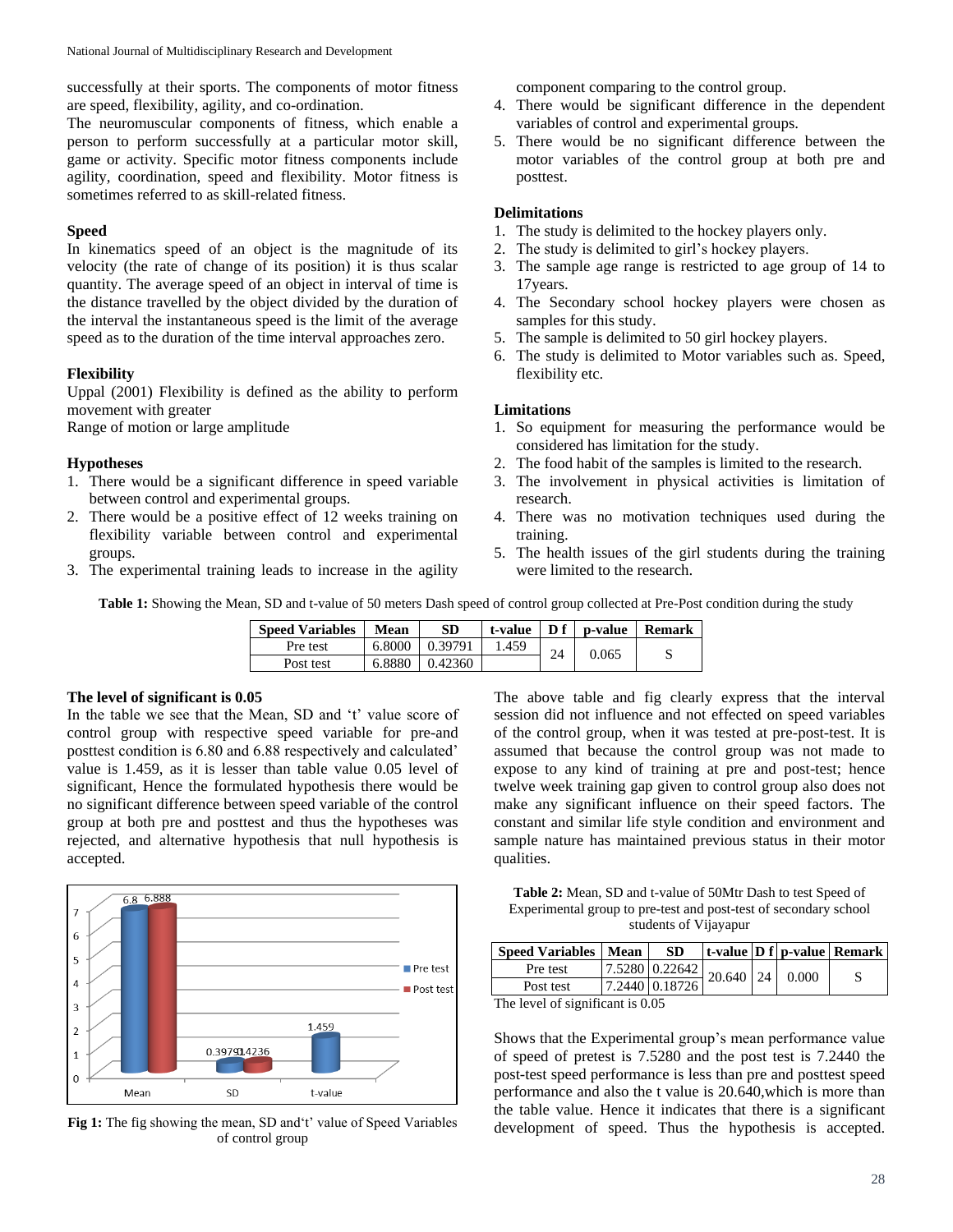

**Fig 2:** The fig showing the Speed means and't' value of pre-post impact of Experimental group

The above figure clearly indicates that 12 weeks motor variable (Speed) for the game of (Hockey), training performance is statistically improved the speed variable of girls. The pre and posttest of 50 mtrs dash has improved in the motor ability component of speed.

**Table 3:** Mean SD and t-value of Sit and reach test for Flexibility of control group to pre- test and post-test of secondary school students of Vijayapur

| <b>Flexibility Variables Mean</b> | SD.                                                                          |  | $\vert$ t-value $\vert$ D f $\vert$ p-value Remark |
|-----------------------------------|------------------------------------------------------------------------------|--|----------------------------------------------------|
| Pre test                          | $\left  \frac{2.000000.95743}{1.326} \right  1.326 \left  24 \right  0.0689$ |  |                                                    |
| Post test                         | 2.7200 0.79162                                                               |  |                                                    |
| The land of cianificant is $0.05$ |                                                                              |  |                                                    |

The level of significant is 0.05

The mean and SD score of control group at pre-and posttest is 2.0000and 2.7200 respectively and calculated' value is 1.326, it is lesser than table value i.e.0.005 level of significant, hence as per the formulated hypothesis there would be no significant difference between control group variables of Flexibility at both pre and posttest, the hypotheses was rejected, and alternative hypothesis that null hypothesis is accepted.



**Fig 3:** The fig showing the Flexibility means and t value of pre-post impact of control group

The above table and fig clearly express that the interval session did not influence and not effected on flexibility variables of the control group, when it was tested at pre-posttest. It is assumed that because the control group was not

made to expose to any kind of training at pre and post-test; hence twelve week training gap given to control group also does not make any significant influence on their flexibility factors. The constant and similar life style condition and environment and sample nature has maintained previous status in their motor qualities.

**Table 4:** Mena, SD and t-value of Sit and reach test for Flexibility of experimental group to pre- test and post-test of secondary school students of Vijayapur

| <b>Flexibility Variables Mean</b> SD t-value D f p-value Remark |  |  |                                               |  |  |  |
|-----------------------------------------------------------------|--|--|-----------------------------------------------|--|--|--|
| Pre test                                                        |  |  | $\frac{3.0000}{ 4.2400 .59722}$ 9.364 24 .000 |  |  |  |
| Post test                                                       |  |  |                                               |  |  |  |
| The lavel of cignificant is $0.05$                              |  |  |                                               |  |  |  |

The level of significant is 0.05

The mean and SD score of Experimental group at pre-and posttest is 3.0000and 4.2400 respectively and calculated' value is 9.364, it is lesser than table value i.e.0.005 level of significant, Hence it indicates that there is a significant development of flexibility component. Thus the hypothesis is accepted.



**Fig 5:** The fig showing the Flexibility means and t value of pre-post impact of Experimental group

The above figure clearly indicates that 12 weeks motor variable (flexibility) for the game of (Hockey), training performance is statistically improved the Flexibility of girls. The nature of sit and reach test for flexibility has shown the significant difference in the flexibility. Hence the hypothesis was accepted.

#### **Conclusions**

Based on the research findings and the results of the study the following conclusion may be drown

- 1. The statistical significant difference was noticed in Speed variable of experimental group it was due to the prospective training, there is no statistical significant difference between pre and posttest of the control group due to absence of training.
- 2. The statistical significant difference between pre and posttest of Agility variable in experimental group is due to the prospective training, there is no statistical significant difference between pre and posttest of the control group due to absence of training.
- 3. The statistical significant difference was noticed between